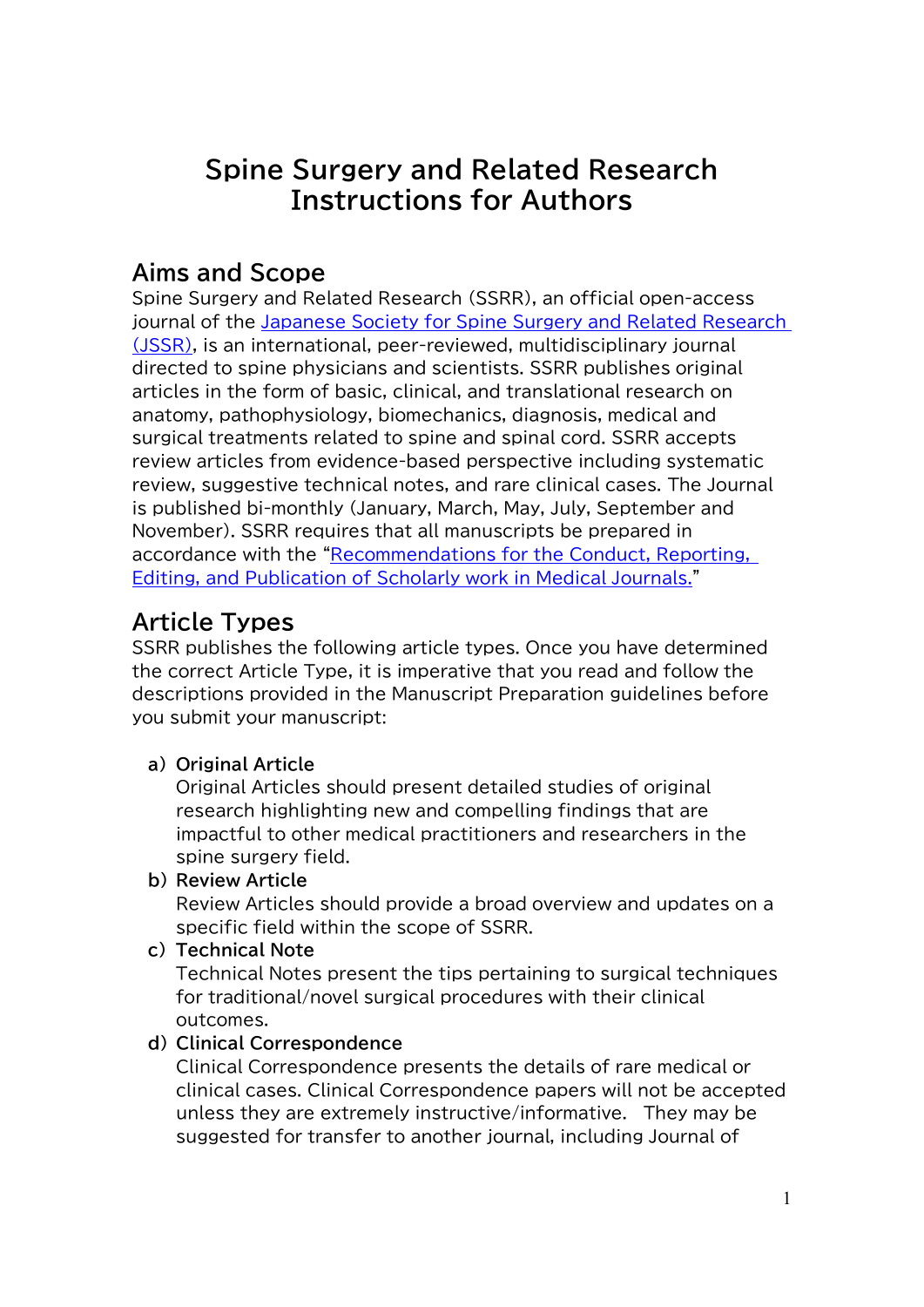Spine Research (JSR), an official domestic journal of the JSSR, based on editorial decision that they are not a good fit for SSRR.

**e) Letter to the Editor**

Letters to the Editor are brief, constructive commentaries that can be submitted in response to a recently published article in SSRR.

## **Manuscript Preparation**

The information provided below is based in part on "Recommendations for the Conduct, Reporting, Editing, and Publication of Scholarly work in Medical Journals," as published by the International Committee of Medical Journal Editors (ICMJE). For any information that is not mentioned in these guidelines, authors should refer to the [ICMJE](http://www.icmje.org/recommendations/browse/)  [Recommendations.](http://www.icmje.org/recommendations/browse/)

Manuscripts that do not follow the instructions below WILL BE RETURNED to the corresponding author for technical revision before undergoing further review.

## **General Formatting**

All articles should be written in English and formatted as per the standard letter size [8  $1/2 \times 11$  inch (21  $\times$  28 cm)] paper with at least 1-inch (2.5 cm) margins on all sides. All elements of the manuscript, including Abstract, Main Text, References, Tables, and Figure Legends, should be typed double spaced. Line numbers and page numbers on each page are required to make it easier for reviewers to provide their comments.

The organization of the manuscript should be in the following order:

- Title page
- Abstract
- $\cdot$  Key Words
- Main Text
- References
- $\cdot$  Tables
- $\cdot$  Figure Legends
- $\cdot$  Figures
- $\cdot$  Supplemental Files (e.g., videos, if applicable)

## **Title Page**

The title page should be prepared and saved in a separate file from the main document to ensure anonymity of the manuscript during the review process.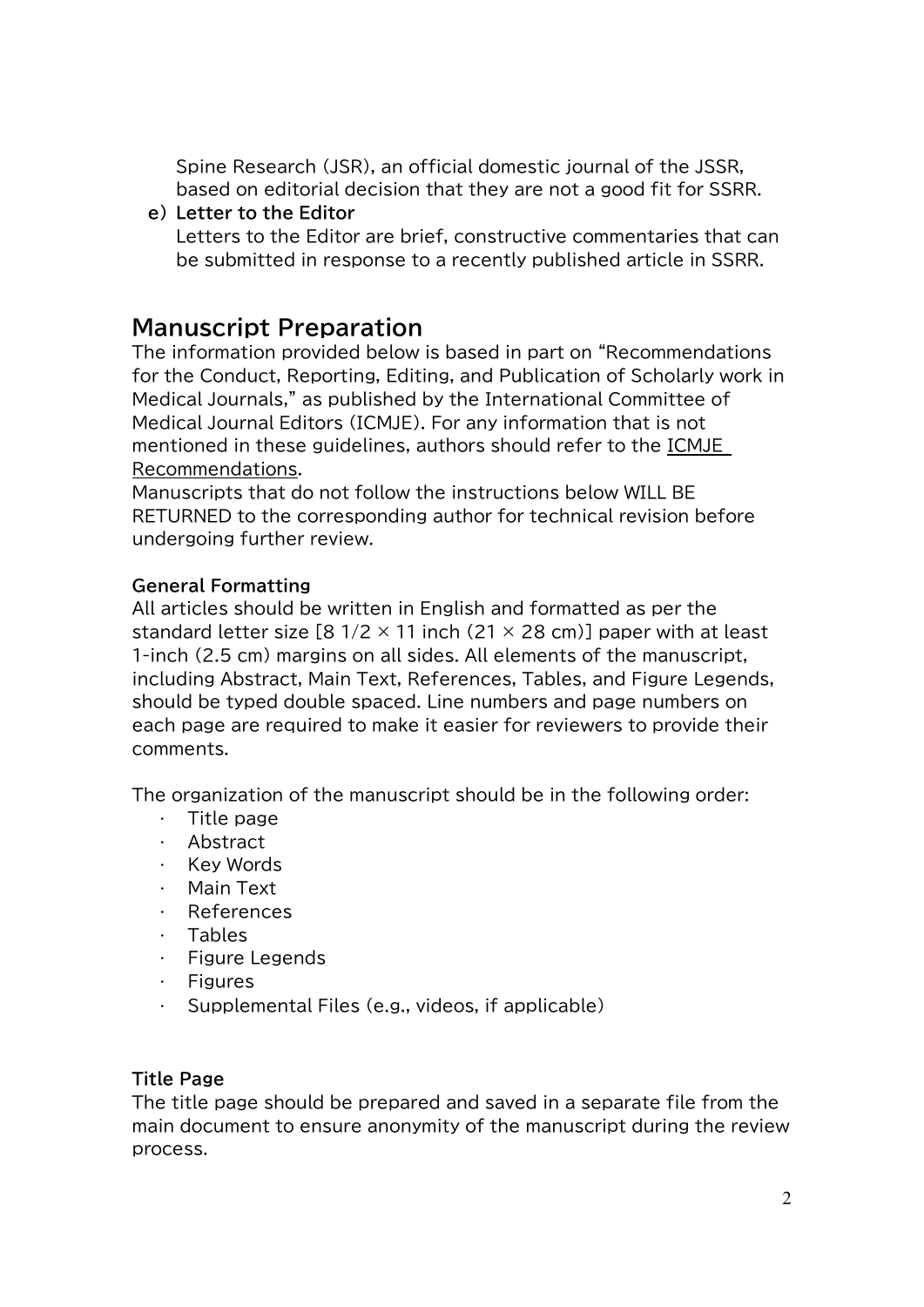The title page must include the following information:

- Title of the manuscript
- Names of all authors
- Institutional affiliations of all authors
- Corresponding author's name, address, telephone number and email address
- Conflicts of Interest for all authors
- Sources of financial support that require acknowledgment
- Contributions to the submitted work from each author. Please visit the [ICMJE website for more information on authorship](http://www.icmje.org/recommendations/browse/roles-and-responsibilities/defining-the-role-of-authors-and-contributors.html)
- Acknowledgements (if applicable)
- Approval code issued by the institutional review board (IRB) and the name of the institution(s) that granted the approval. If no approval from any IRB was required, the reason(s) must be stated explicitly.
- A statement that appropriate informed consent was obtained. If the consent from the participants was waived for your study, the reason(s) must be stated explicitly.

\* SSRR [Title Page](http://ssrr-journal.jp/wp-content/uploads/2021/07/Title-Page_template_2021.5.24.docx) Template can be downloaded.

#### **Abstract and Key Words**

The manuscript should include a structured Abstract of no more than 300 words and must contain the following headings (as per the Article Type):

## **Review Articles**:

- Narrative Review: Unstructured or structured Abstract - Systematic Review: Structured Abstract (Background, Methods, Results, Conclusions)

**Original Articles**: Structured Abstract (Introduction, Methods, Results, Conclusions)

**Technical Notes**: Introduction, Technical Note, Conclusions **Clinical Correspondence**: None

Abstracts, regardless of the Article Type, should contain a list of three to eight key words. Reports of clinical trials must include the registration number and name of the registration database in the abstract. See further information on clinical trials below.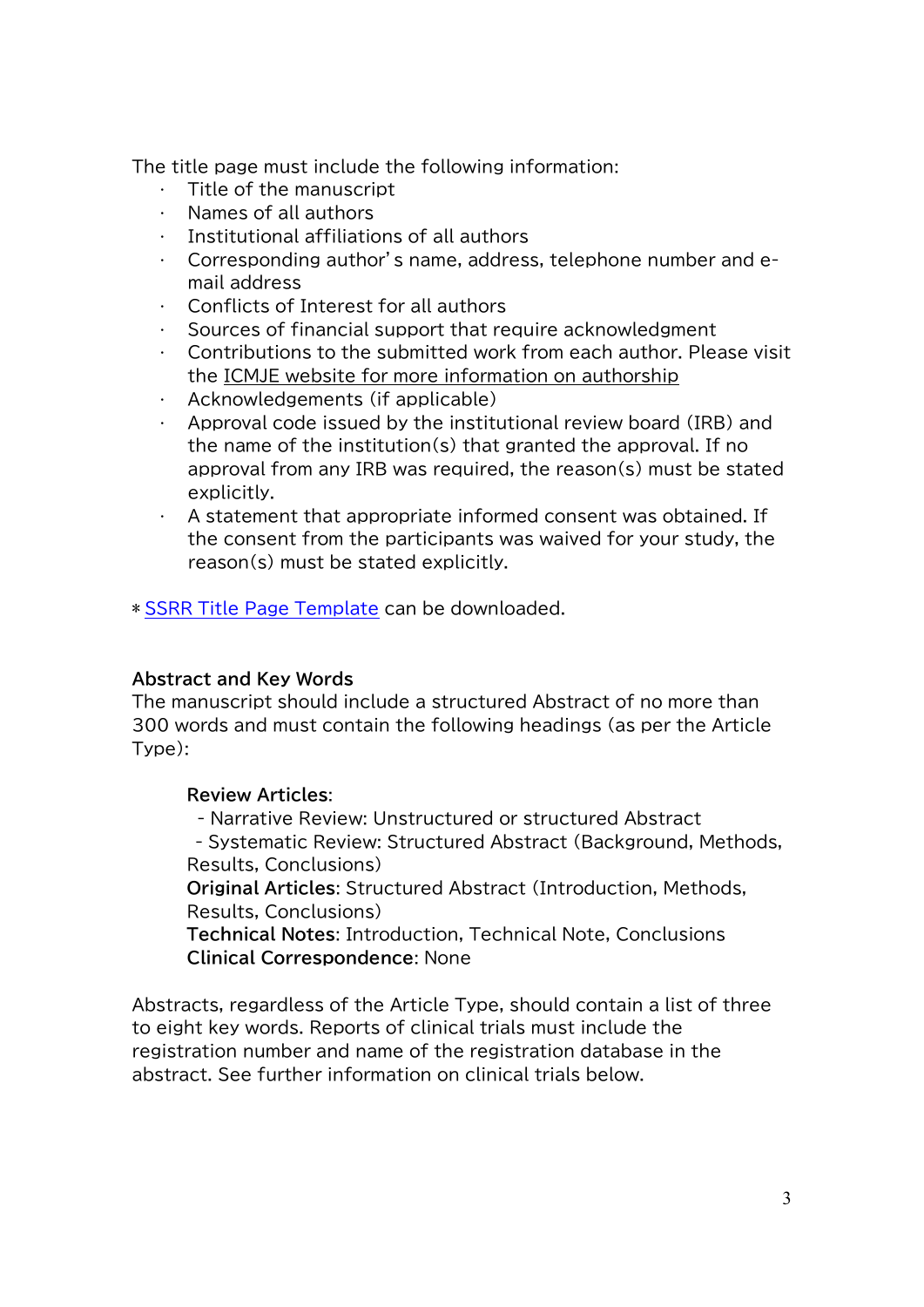### **Main Text**

For each Article Type, authors must organize and order their content using the following formats:

### **Review Articles**

- Main Headings:
	- Narrative Review: Not required

- Systematic Review: Introduction, Materials and Methods, Results, Discussion

- Word limit: 4,000 words
- $\cdot$  Number of Tables: No more than 7
- $\cdot$  Number of Figures: No more than 10

## **Original Articles**

- Main headings: Introduction, Materials and Methods, Results, **Discussion**
- Word limit: 2,700 words
- $\cdot$  Number of Tables: No more than 5
- $\cdot$  Number of Figures: No more than 6

#### **Technical Notes**

- Main headings: Introduction, Technical Note, Discussion
- Word limit: 1,500 words
- Number of Tables: No more than 3
- $\cdot$  Number of Figures: No more than 8

#### **Clinical Correspondence**

- Word limit: 600 words
- References: No more than 10
- $\cdot$  Number of Figures: No more than 4

#### **Letter to the Editor**

- Word limit: 400 words
- $\cdot$  Number of Tables: No more than 2
- $\cdot$  Number of Figures: No more than 2

#### **References**

The authors are responsible for the accuracy of their references. List the references immediately after the main text. If there are more than three authors, name only the first three authors and then use "et al." Cite references in the text in the order of their appearance, showing the citations as superscripts (for example, show in superscript<sup>1)</sup>).

For reference styles pertaining to other media formats or further details, please refer to [Citing Medicine,](https://www.ncbi.nlm.nih.gov/books/NBK7256/) which is published by the National Library of Medicine (US).

Reference examples follow: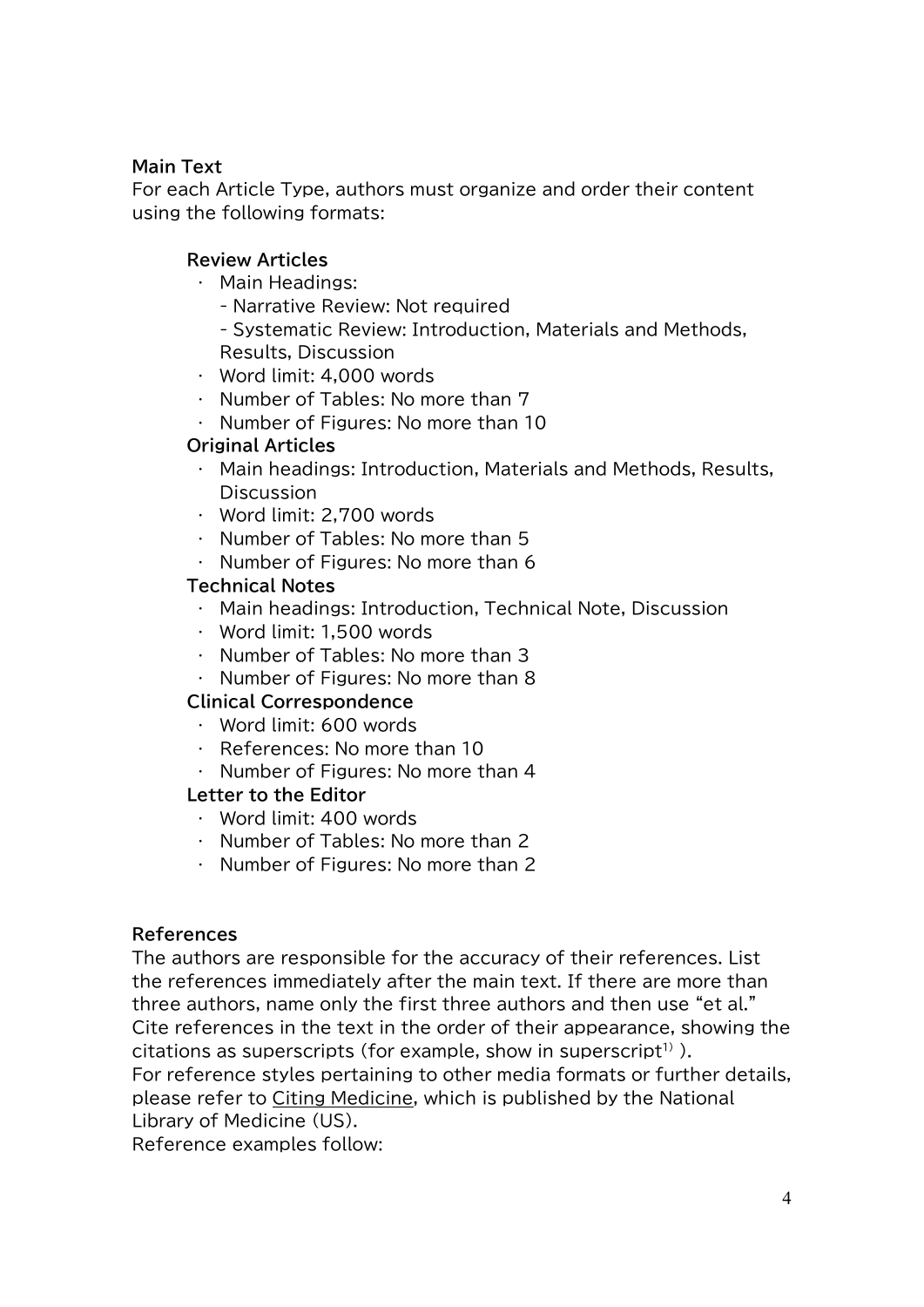Journal article

1. Guiot BH, Khoo LT, Fessler RG. A minimally invasive technique for decompression of the lumber spine. Spine. 2002;27(4): 432-8.

Journal article in a language other than English

2. Paroussis D, Papaoutsopoulou C. [Porcelain laminate veneers (HI-ERAM)]. Odontostomatol Proodos. 1990;44(6):423-6. Greek.

Online journals with DOI

3. Harrison JJ, Ceri H, Yerly J, et al. The use of microscopy and three-dimensional visualization to evaluate the structure of microbial biofilms cultivated in the Calgary Biofilm Device. Biol Proc Online. 2006;8(1): 194-215.doi:10.1251/bpo127

#### Entire book

4. Jenkins PF. Making sense of the chest x-ray: a hands-on guide. New York: Oxford University Press; 2005. 194 p

#### Book chapter

5. Riffenburgh RH. Statistics in medicine. 2nd ed. Amsterdam (Netherlands): Elsevier Academic Press; c2006. Chapter 24, Regression and correlation methods; p. 447-86.

### **Software**

6. Mayo Foundation for Medical Education and Research. The total heart: the ultimate interactive guide to heart health [CD-ROM]. PC 1.1a version. Eagan (MN): IVI Pub.; 1993. 1 CD-ROM: sound, color, 4 3/4 in. Accompanied by: 1 manual.

Database/Internet Document

7. MeSH Database [Internet]. Bethesda (MD): National Library of Medicine (US). 2003 Apr – [cited 2011 Jul 8]. Available from: http://www.ncbi.nlm.nih.gov/mesh

Journal names should be abbreviated in the standard form as they appear in the [NLM catalog.](https://www.ncbi.nlm.nih.gov/nlmcatalog/journals) If the journals are not included in the NLM catalog, use the [ISSN List of Title Word Abbreviations](http://www.issn.org/services/online-services/access-to-the-ltwa/) for standard abbreviations of journal names. If you are uncertain, please use the full journal name.

For authors using EndNote, you can use the output style below for intext citations and reference list. [SSRR\\_EndNote\\_Style.zip](http://ssrr-journal.jp/wp-content/uploads/2016/09/SSRR_EndNote_Style.zip) (powered by USACO cooperation)

## **Abbreviations**

Define abbreviations at their first appearance in the abstract, in the main body of text, and in tables and figure legends, and use the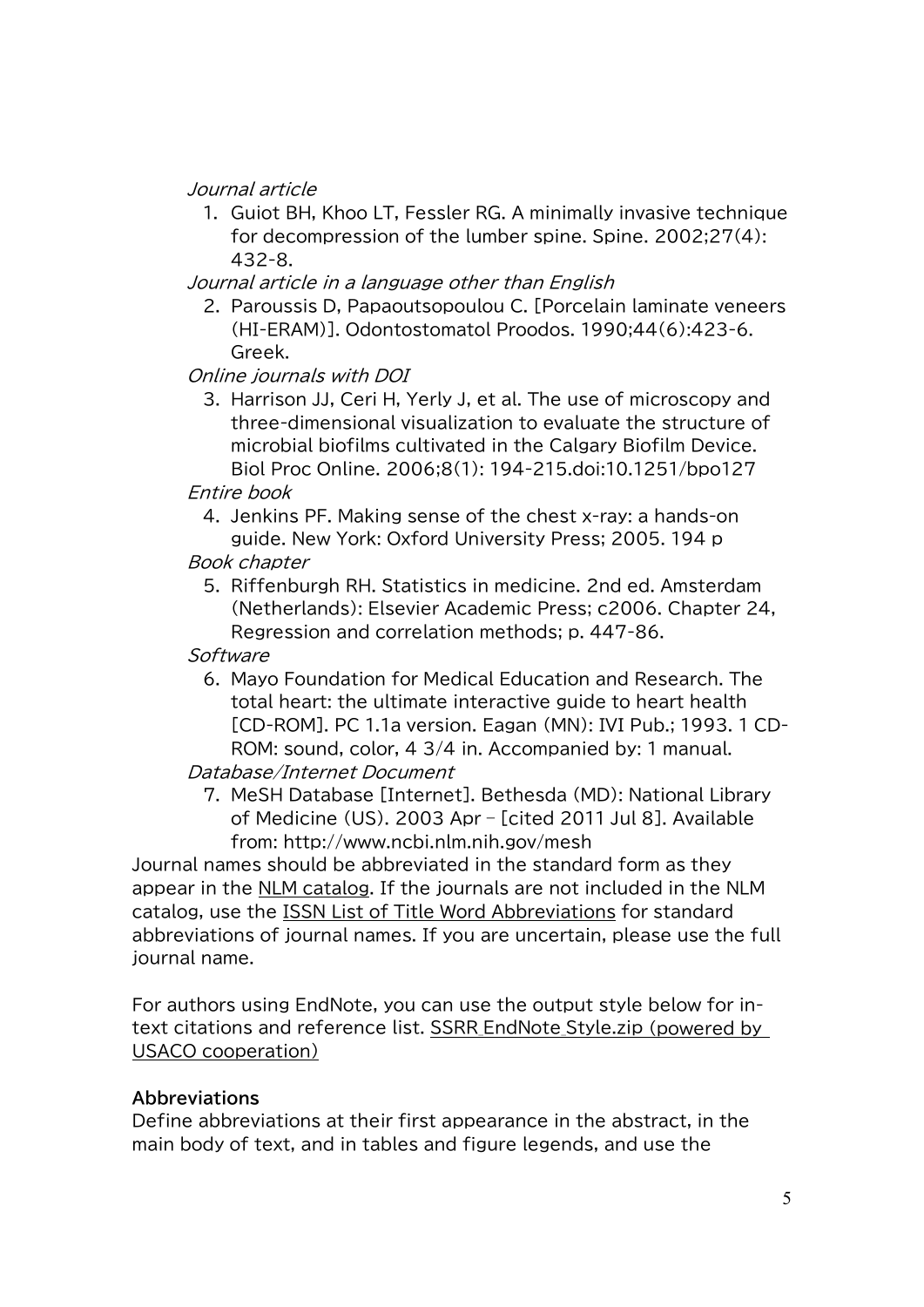abbreviations consistently thereafter. Do not include abbreviations in the title.

### **Names of Drugs, Devices, and Other Products**

Do not use the specific brand names of drugs, devices, and other products and services, unless it is essential to the discussion. Otherwise, please use descriptive name only.

### **Unit of Measurement**

All measurements should be in the metric system and follow the International System of Units (SI).

Temperatures should be in degrees Celsius. Blood pressures should be in millimeters of mercury. All measurements should follow the International System of Units (SI).

Use a capital letter "L" for liter in the units of measurements in the Text, Figures, and Tables (e.g., g/dL, mg/dL, IU/L, and mEq/L).

### **Tables and Figures**

All Tables and Figures should be submitted in the following digital format: MS Word (.doc/.docx), JPEG (.jpg), or Tagged Image Format (.tiff). Do not use MS Excel or comparable spreadsheet software. Figures and Tables must be cited in the text and numbered in the order they are cited.

## Tables

- All tables are required to be in MS Word (.doc/.docx) or PowerPoint (.ppt/.pptx) as editable files, not pasted as images.
- $\cdot$  Include a brief title for each table.
- $\cdot$  Put all explanatory matter in footnotes, including an explanation for all nonstandard abbreviations used in table.

## **Figures**

- Images should be at the minimum resolution of 300 dpi. Include the scale (bar) in images captured with scanning electron microscopes.
- Figures supplied within the main manuscript Word document or previously copy and pasted into PowerPoint are not acceptable. This is due to their low resolution. They will not re-produce in print or online clearly.
- $\cdot$  Scanned images of line art will not be accepted please supply in the original file format.
- Tone art, or photographic images should be produced at the minimum resolution of 300 dpi. Include the scale (bar) in images captured with scanning electron microscopes.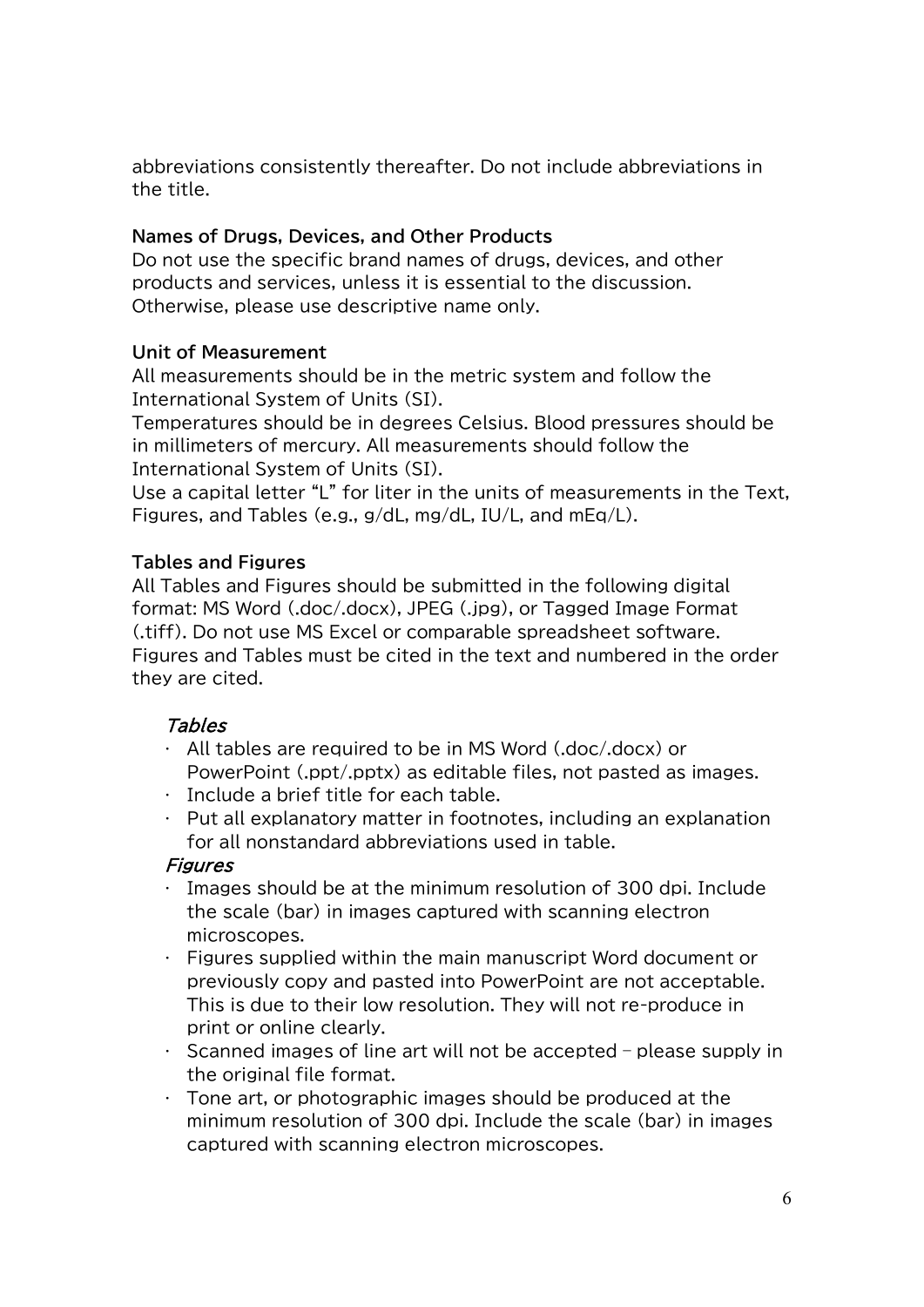- All figure titles and legends should not be embedded in the submitted image – please supply this information separately (such as figure legends in the main manuscript file).
- All extraneous use of color must be removed from figures and tables. Color should only be used for didactic purposes. All line art backgrounds must not contain any color.

#### Figure Legends

Legends must be prepared for all Figures presented in the manuscript. Authors must list Figure Legends on a separate page after the references.

If any copyrighted or previously published material, edited or otherwise, are used in the manuscript, it is the author's responsibility to obtain permission from the copyright owner(s) prior to submitting the manuscript. Also, the authors must cite the source and indicate the permission to use such materials in the corresponding Figure or Table caption, as required by the copyright owner(s).

### **Supplementary Material**

SSRR accepts supplementary materials that may contain additional figures, tables or supporting movies directly relevant to the article content. Supplementary materials are published exactly as they are received and not edited by the journal. The same policies for ethics, copyright, permissions and publication quality for the main article apply to the supplementary materials. Authors should submit the supplementary materials as "Supplemental Files" during the manuscript submission process via ScholarOne Manuscripts submission system. All video files should be submitted in common video file formats (e.g..mpg/.mov/.wmv/.mpeg/.mp4/.avi). Refer to the supplementary materials starting with S1, S2 (e.g. Fig. S1, Table S1, Video S1) in the main text. All supplementary materials will be published alongside the article on the journal website.

## **Clinical Trials**

In accordance with ICMJE's policy on trial registration, all clinical trials must be registered with a public trials registry before the time of first patient enrollment. ICMJE defines clinical trials as any research project that prospectively assigns people or a group of people to an intervention, with or without concurrent comparison or control groups, to study the cause-and-effect relationship between a health-related intervention *and* a health outcome. Health-related interventions include but are not limited to those used to modify a biomedical or health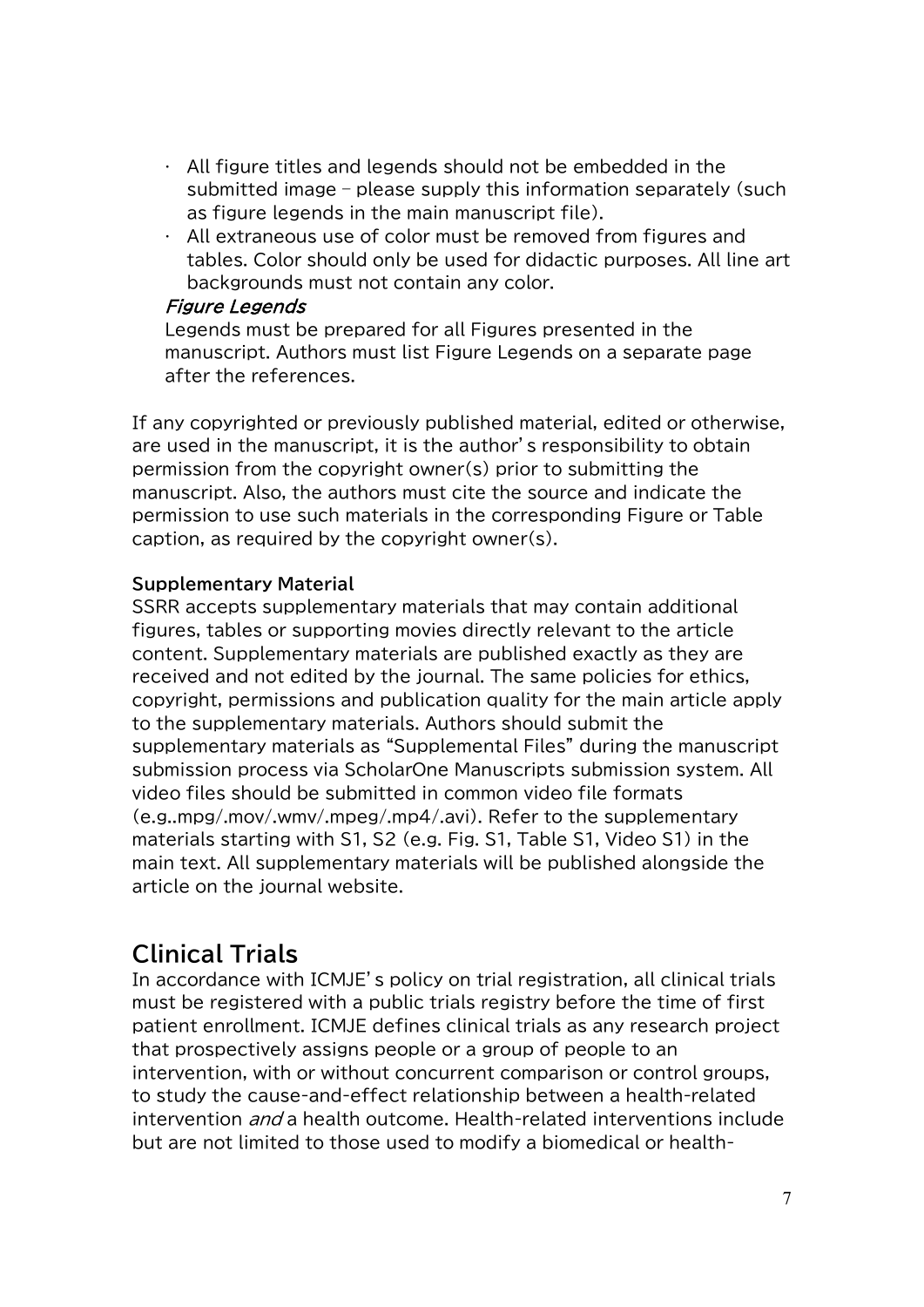related outcome; examples include drugs, surgical procedures, devices, behavioral treatments, educational programs, dietary interventions, quality improvement interventions, and process-of-care changes.

SSRR requires all clinical trials to be registered with databases that are accessible to the public at no charge, open to all prospective registrants, managed by a not-for-profit organization, have a mechanism to ensure the validity of the registration data, and are electronically searchable.

Submitted manuscripts must include the unique registration number in the abstract as evidence of registration. The name of the registration database must also be provided. For details regarding the required minimal registration data set, please go to the [International Committee](http://www.icmje.org/recommendations/browse/publishing-and-editorial-issues/clinical-trial-registration.html) [of Medical Journal Editors'](http://www.icmje.org/recommendations/browse/publishing-and-editorial-issues/clinical-trial-registration.html) (ICMJE) website.

The journal accepts registration from the following list of registries as well as others listed at ICMJE website:

- Clinical Trials [\(http://www.clinicaltrials.gov/\)](http://www.clinicaltrials.gov/)
- Australian New Zealand Clinical Trials Registry [\(http://www.anzctr.org.au/\)](http://www.anzctr.org.au/)
- · ISRCTN Register [\(http://isrctn.org\)](http://isrctn.org/)
- $\cdot$  Netherlands Trial Register [\(http://www.trialregister.nl/trialreg/index.asp\)](http://www.trialregister.nl/trialreg/index.asp)
	-

 UMIN Clinical Trials Registry [\(http://www.umin.ac.jp/ctr\)](http://www.umin.ac.jp/ctr) In reporting randomized clinical trials, authors must comply with published CONSORT guidelines [\(http://www.consort-statement.org/\)](http://www.consort-statement.org/). The recommended checklist must be completed and provided to the Journal at the time of manuscript submission. The recommended trial flow diagram should be presented as a figure.

## **Reporting Guidelines**

Various reporting guidelines have been developed for different study designs. Authors are encouraged to follow published standard reporting guidelines for the study discipline.

- CONSORT for randomized clinical trials [\(http://www.consort](http://www.consort-statement.org/)[statement.org/\)](http://www.consort-statement.org/) – this guideline is required for all randomized clinical trials, as noted above.
- CARE for case reports [\(http://care-statement.org/\)](http://care-statement.org/)
- $\cdot$  STROBE for observational studies [\(http://strobe-statement.org/\)](http://strobe-statement.org/)
- PRISMA for systematic reviews and meta-analyses [\(http://prisma](http://prisma-statement.org/)[statement.org/\)](http://prisma-statement.org/)
- $\cdot$  STARD for studies of diagnostic accuracy [\(http://www.equator-network.org/reporting-guidelines/stard/\)](http://www.equator-network.org/reporting-guidelines/stard/)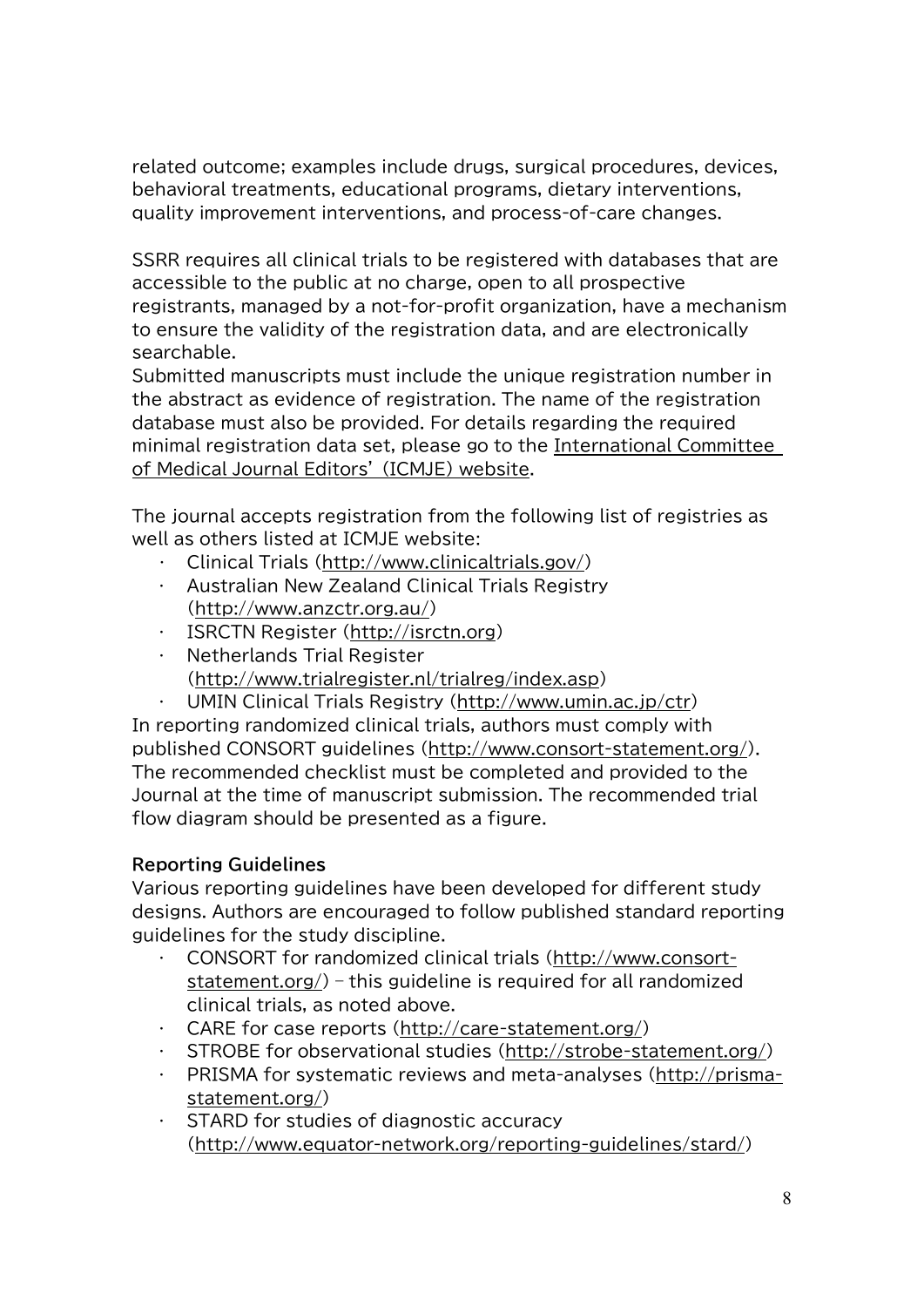Please access<http://www.equator-network.org/> to find the guideline that is appropriate for your study.

It is extremely important that when you complete any Reporting Guideline checklist, you consider amending your manuscript to ensure your article addresses all relevant reporting criteria issues delineated in the relevant reporting checklist prior to submission. The purpose of a reporting guideline is to guide you in improving the reporting standard of your manuscript. The objective is not to solely complete the reporting checklist, but to use the checklist itself in the writing of your manuscript. Taking the time to ensure your manuscript meets these basic reporting needs will greatly improve your manuscript, while also potentially enhancing its chances for eventual publication.

### **Data Sharing**

SSRR encourages the authors of manuscript which includes clinical trials to share their de-identified research data including, but not limited to raw data, processed data, software, algorithms, protocols, methods, materials, study protocol, statistical analysis plan, informed consent form, clinical study report, analytic code.

As required by ICMJE, all manuscripts that report the results of clinical trial must include a data sharing statement with a link to the trial registration. The statement should include the following information:

- $\cdot$  Available types of data.
- $\cdot$  Available documents (study protocol, statistical analysis plan, informed consent form, clinical study report, or analytic code)
- $\cdot$  Available dates
- $\cdot$  With whom the data are available.
- $\cdot$  Types of analyses the authors are willing to share the data
- Method of requesting the data.

The statement is published alongside their paper.

## **Online Manuscript Submission**

Submit manuscript files electronically via the [ScholarOne system](https://mc.manuscriptcentral.com/ssrr) in the following order: Title page, Main Text, Tables, and Figures  $(≥300$  dpi). The total size of the uploaded files should be within 100 MB. Upon submission, the manuscript will be automatically checked for plagiarism by the iThenticate plagiarism screening service to determine both textual overlap and manuscript originality. The submitted manuscript can be sent back to the corresponding author for rewriting if the detected text overlap rate is 30% or higher.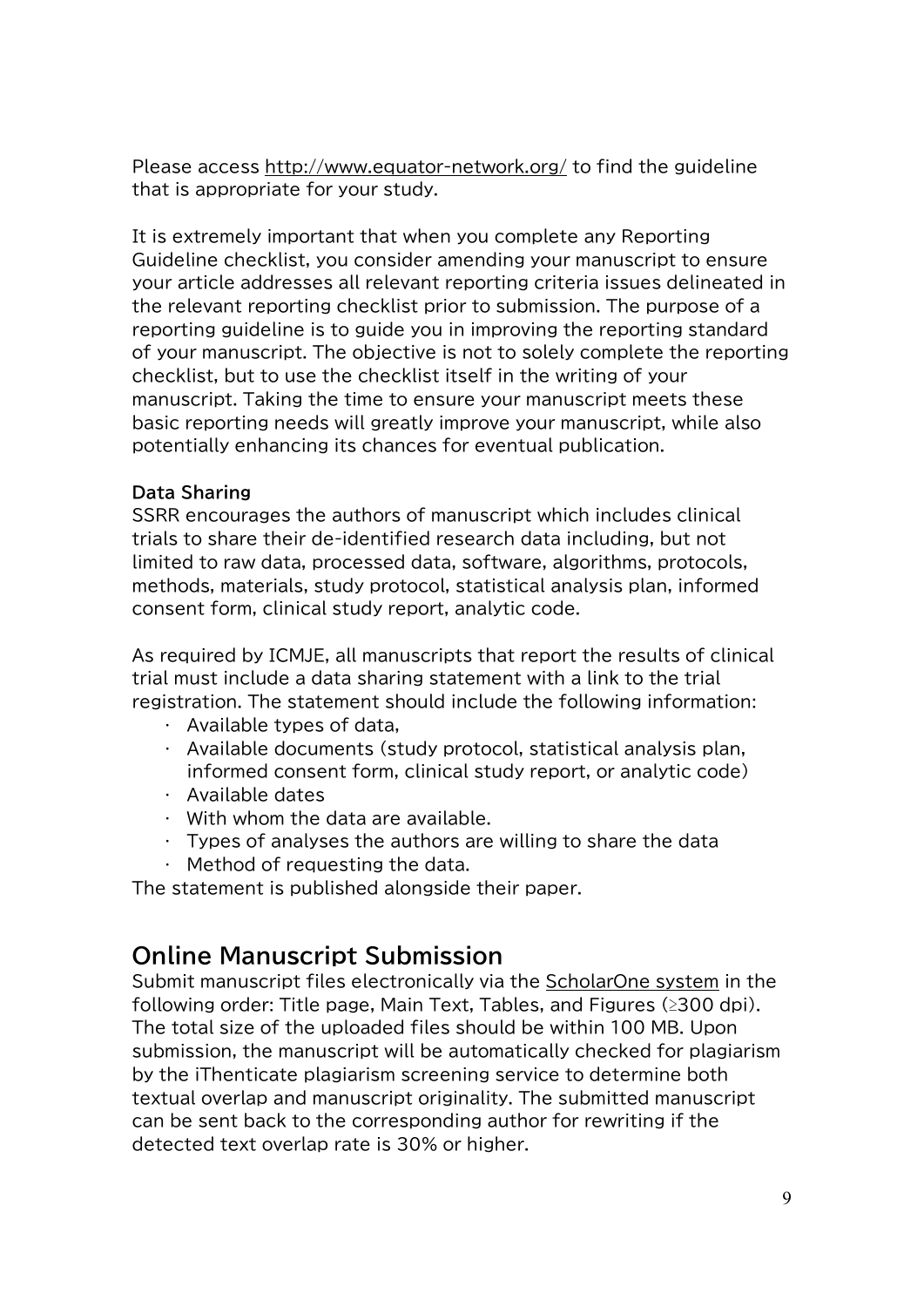## **Peer Review Process**

Peer review is a critically important process of evaluation for any manuscript submitted to SSRR. Every article dispatched for full peer review will receive a comprehensive, fair, unbiased critical assessment. SSRR employs a double-blind review process. This means the identities of the peer reviewers and the authors remain anonymous to each other.

The main document of the submitted manuscript should adhere to the following requirements:

- Not include the name of the affiliation anywhere in the manuscript, including the Figures and Tables.
- Refer to the authors' previous work as that of a third person, e.g., replace " $\cdots$  as we have reported in our previous study<sup>19"</sup> with "as it has been reported previously<sup>19"</sup>
- Not include the references to funding sources, such as identifier of the government-related funds.
- . Not include acknowledgments.
- Declare the Conflicts of Interest (COI) on the title page (if applicable).

All submitted manuscripts will be initially reviewed by an editor of SSRR to evaluate eligibility for publication. The editor will assess the importance and originality of the research, suitability and interest to the readership of the Journal, and the validity and quality of the manuscript. Any manuscripts that satisfy our screening criteria will generally be sent to two experts in the field of study for peer review. The editor will review the peer review comments and make a decision for acceptance or rejection, or request that the authors revise the manuscript based upon the reviewers' comments.

SSRR adheres to Committee on Publication Ethics' Ethical Guidelines for Peer Reviewers. Reviewers are not allowed to contact the authors directly before, during, or after the reviewing process to discuss any information that is presented in the manuscript. Reviewers must keep the manuscripts and information obtained strictly confidential and must not publicly discuss or disclose the contents and any other information of the manuscript to a third party. The guidelines for the reviewers are available [here.](http://ssrr-journal.jp/reviewers/)

The editors of SSRR make all decisions on the manuscript publication, which include acceptance, major or minor revisions, and rejection. The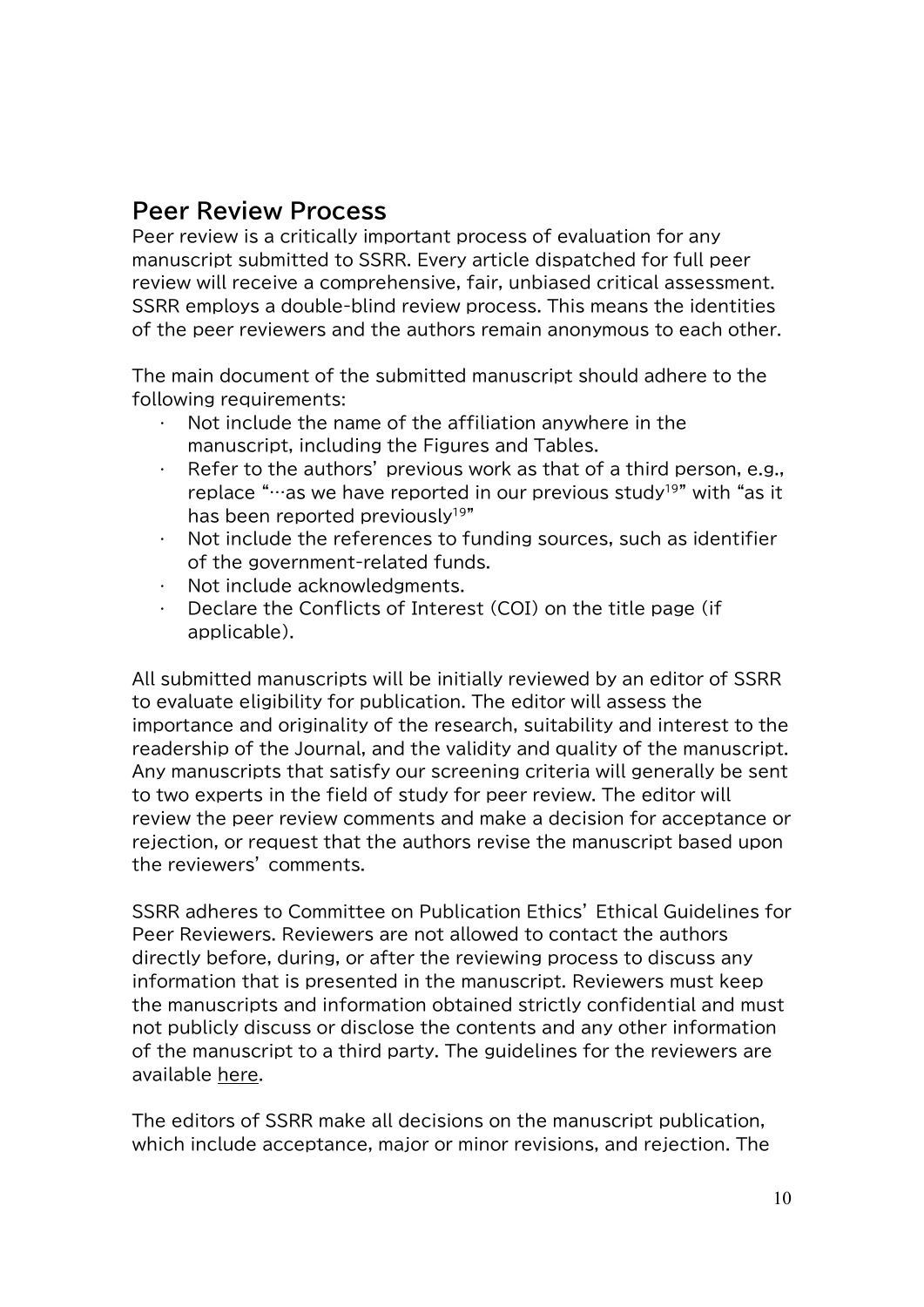decision letters, along with the comments of the editors and reviewers, will be sent to the corresponding author via e-mail.

#### **Revised Manuscript**

Revised manuscripts must be fully amended to address the comments of both the reviewers and the editors. Authors must include a blinded, detailed point-by-point response to the reviewers' and editors' comments when submitting a revised manuscript. Authors should submit the revised manuscript within 3 months from the date of the prior decision. All authors must approve every revision, correction and amendment prior to re-submission of the revised manuscript.

#### **Editors and Journal Staff as Authors**

Manuscripts submitted by editors, editorial committee members, or journal staff will follow the same process as outlined above. However, they are excluded from any editorial decision process of their own manuscript and have neither access to that manuscript nor any information about the review process other than what is provided in the editor's decision letter. The editorial office will assign the paper to an editor who is not an author on the paper nor has any conflict of interest with the authors. Additionally, ScholarOne, the journal's online submission and peer review system is designed to blind a person in other roles (editor/reviewer) from any paper he/she has authored. The manuscript submitted by editors, editorial committee, and journal staff of SSRR should include a statement that declares their personal conflict of interest with the journal.

## **Editorial Policy and Publication Ethics**

SSRR observes the highest standards in journal publication ethics. The journal supports and adheres to the industry guidelines and best practices, including Recommendations for the Conduct, Reporting, Editing, and Publication of Scholarly Work in Medical Journals [\(http://www.icmje.org/recommendations/browse/\)](http://www.icmje.org/recommendations/browse/) by the International Committee of Medical Journals Editors (ICMJE) and the Principles of Transparency and Best Practice in Scholarly Publishing (a joint statement by the Committee on Publication Ethics [COPE], the Directory of Open Access Journals [DOAJ], the World Association for Medical Editors [WAME] and the Open Access Scholarly Publishers Association [OASPA]; [https://doaj.org/apply/transparency/\)](https://doaj.org/apply/transparency/).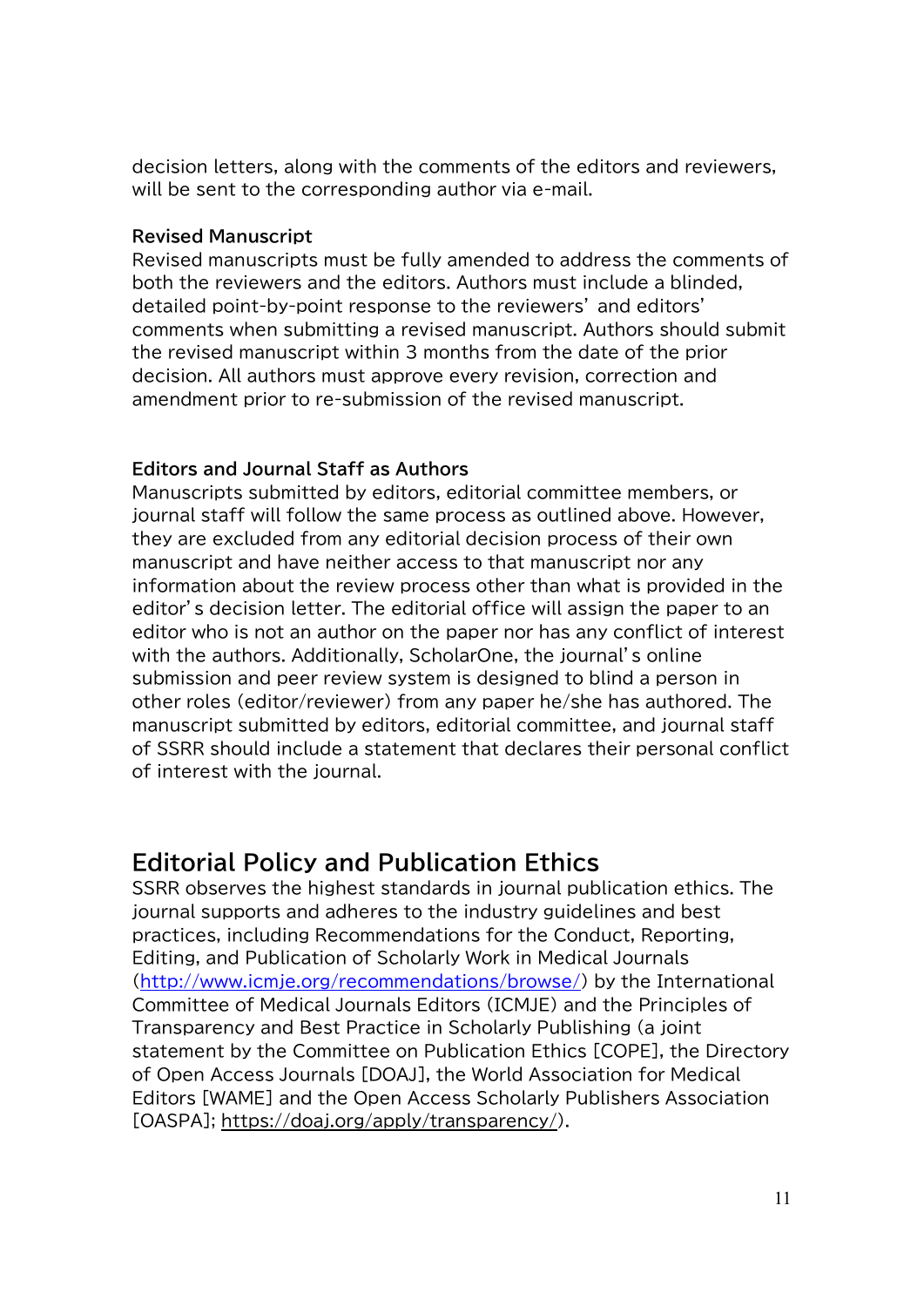## **Exclusive Submission**

Articles that have been previously published or are being considered for publication in another journal in any language will not be accepted. The editors make all decisions on the acceptance of the peer-reviewed manuscripts.

### **Confidentiality**

All manuscript details, author information, reviewer identities, comments to the editors and the authors, and the content of the decision letter are considered privileged information and will never be disclosed to third parties.

### **Authorship/Contributorship**

All authors listed in the manuscript must meet the following criteria of contribution described by the [ICMJE in the Recommendations for the](http://www.icmje.org/recommendations/browse/roles-and-responsibilities/defining-the-role-of-authors-and-contributors.html)  [Conduct, Reporting, Editing, and Publication of Scholarly work in](http://www.icmje.org/recommendations/browse/roles-and-responsibilities/defining-the-role-of-authors-and-contributors.html)  [Medical Journals.](http://www.icmje.org/recommendations/browse/roles-and-responsibilities/defining-the-role-of-authors-and-contributors.html)

- 1. Substantial contributions to the conception or design of the research or the acquisition and analysis of data, and
- 2. Drafting the work or revising it critically for important intellectual content, and
- 3. Final approval of the version to be published, and
- 4. Agreement to be accountable for all aspects of the work in ensuring that questions related to the accuracy or integrity of any part of the work are appropriately investigated and resolved.

Contributors who do not meet all 4 criteria for authorship above should not be listed as authors. Guest or honorary authorship is not permitted.

The corresponding author must ensure that a manuscript is read and approved by all authors prior to submission.

Those who do not qualify for authorship may be acknowledged individually or together as a group under the single heading, "Acknowledgements," on the title page. Examples of activities that do not qualify a contributor for authorship are acquisition of funding, general supervision of a research group, or general administrative support and writing assistance, technical editing, language editing, and proofreading.

Authors should discuss, determine and (if they exist) settle any disagreements about the order of authorship before submitting their manuscript. Final author order must be established by the end of the revision phase of the peer review process. Any changes such as order,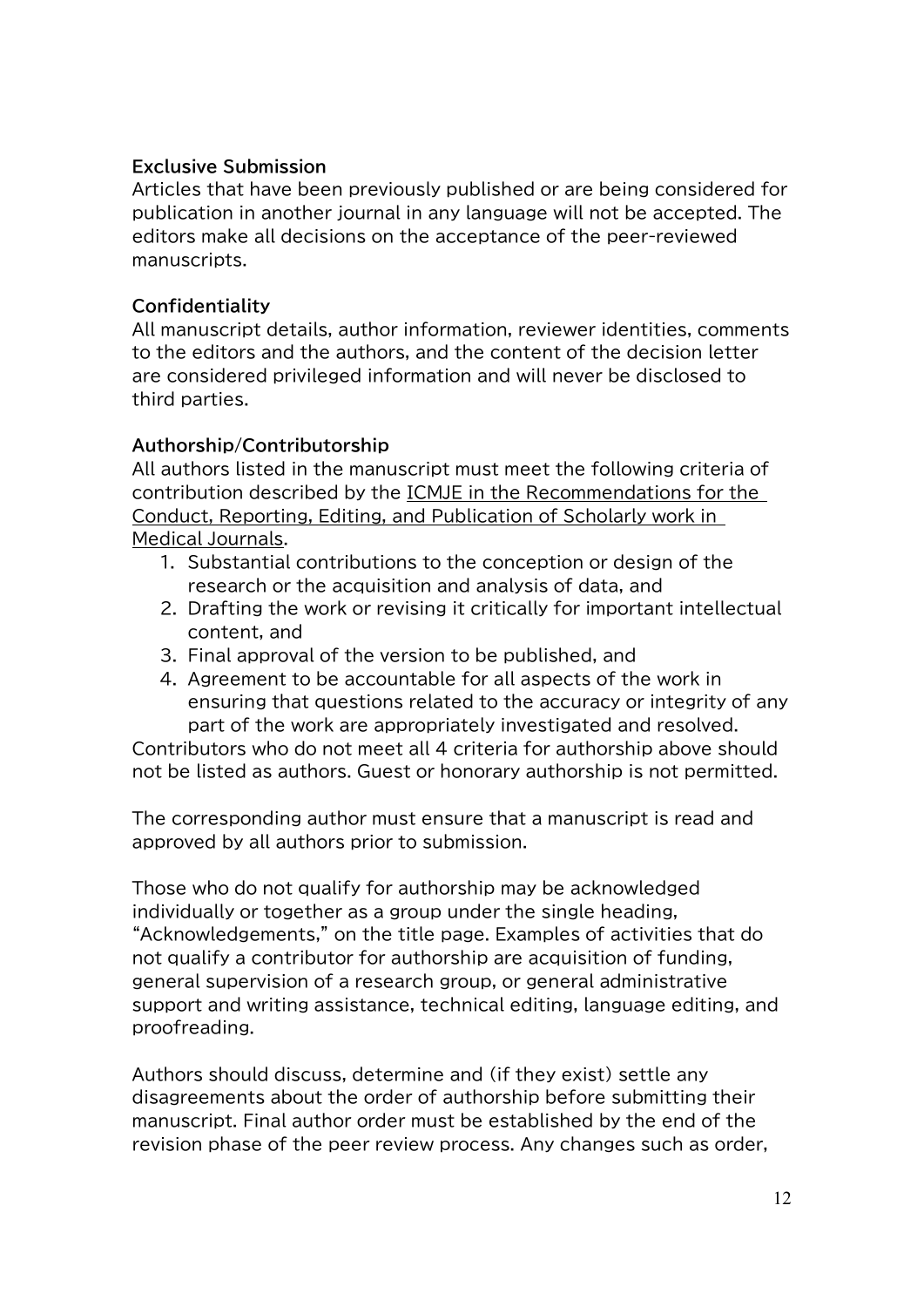addition, and deletion of authors, between the initial manuscript submission and the final decision, should be discussed and approved by all authors. Any request for such changes must be explained in the [Change of Authorship Form,](http://ssrr-journal.jp/wp-content/uploads/2017/11/ssrr_change_of_author.pdf) which must be signed by all authors.

Adding, deleting, or changing the author names and their order is not permitted after the acceptance of the manuscript for publication.

#### **Conflict of Interest and Sources of Funding**

Authors must explicitly state whether potential conflicts of interest (COI) exist or not. This includes, but is not limited to, agreements for research support (including research funding and provision of equipment or materials), honoraria (such as lecture fees), consulting, employment, promotional fees, advisory role, stock ownership, patent/licensing fees, and any other financial, institutional or personal relationships with biotechnology manufacturers, pharmaceutical companies, or other commercial organizations that have any interest in the subject matter, materials, or process(es) discussed in the manuscript. Any possible COI related to the study presented in the manuscript must be disclosed on the title page under the heading "Conflicts of Interest" using the following examples for each author:

"A (author name) received honoraria from Z (entity name); B holds

an advisory role in Y; C is an employee of Company X." If a manuscript is accepted for publication, the disclosures will be published as they appear in this section. If there are no COIs, the authors should state "The authors declare that there are no relevant conflicts of interest" on the title page.

All authors will receive e-mail notification to confirm and complete their COI disclosure forms (e-forms) after manuscript submission.

All sources of funding from entities such as governmental or non-profit organizations, that are relevant to the study, should be acknowledged on the title page under the heading "Sources of Funding." You must ensure that the full, correct details of your funder(s) and any relevant grant numbers are included.

#### **Research Ethics**

 Clinical research included in articles, which report on human subjects or materials of human origin, must comply with the provisions of the Declaration of Helsinki, and it must be mentioned that the study has been approved by the relevant institutional or national review board (IRB). If no approval from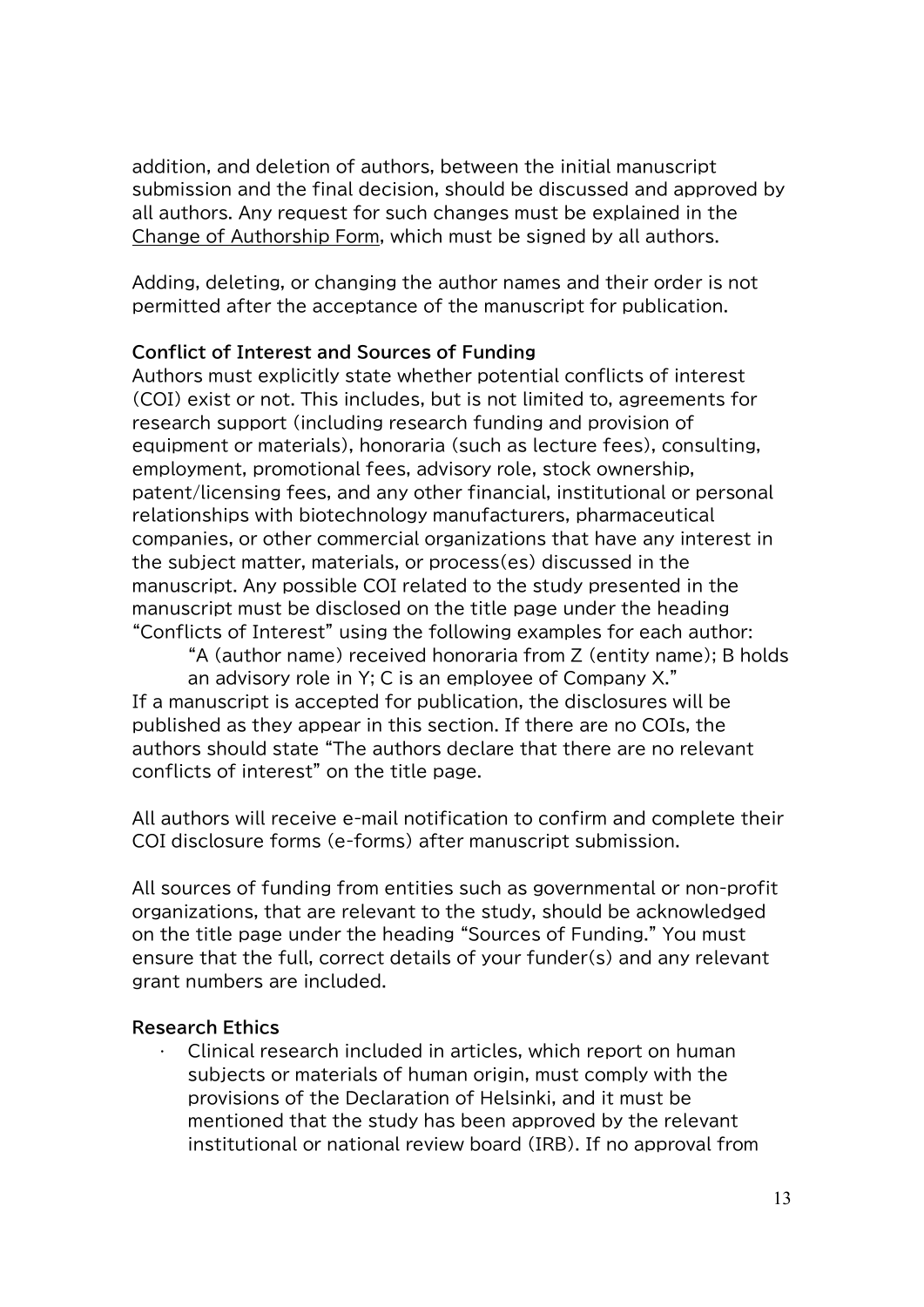any IRB was required, that must be explicitly stated in the manuscript. Those researchers who do not have institutional or national ethics review committees should follow the principles outlined in the Declaration of Helsinki.

- Any studies involving human subjects must clearly indicate that written consent has been obtained from all patients and relevant persons (such as the parent or legal guardian) to publish the information, including photographs.
- Any data or information such as patient names, initials, hospital patient identification codes (patient IDs), specific dates, or any other information that may identify patients must not be presented anywhere in the manuscript, including the Figures and Tables. All pictures should focus on the affected areas only.
- Articles reporting on data from animal testing must indicate in the "Subjects and Methods" section the approval of the testing design by the affiliated institution's Animal Care and Use Committee, without mentioning the name of the institution, instead using the phrase "our affiliated institution."
- Authors of articles reporting on new DNA sequences must furnish those data to the GenBank and include the accession number in the article.

#### **Medical Devices and Drugs**

SSRR does NOT accept a manuscript that includes medical device(s) or drug(s), which are

- Not approved by the government or public agencies of the author's country.
- $\cdot$  Not intended for clinical use for humans.
- Prohibited by the local regulations of the author's country.
- Not properly used in accordance with the local regulations of the author's country.

If the device(s)/drug(s) that is/are the subject of, or used in, the manuscript is/are not approved officially for its(their) clinical use for humans or were used experimentally by the author, the author must provide the following information in the title page of the manuscript; 1) name of the device(s)/drug(s), 2) name of the author's country, and 3) the regulations or conditions regarding the device(s)/drug(s) in the author's country.

If the device(s)/drug(s) that is/are the subject of, or used in, the manuscript is/are exempt from the regulations of author's country, the author must state reason in the title page of the manuscript.